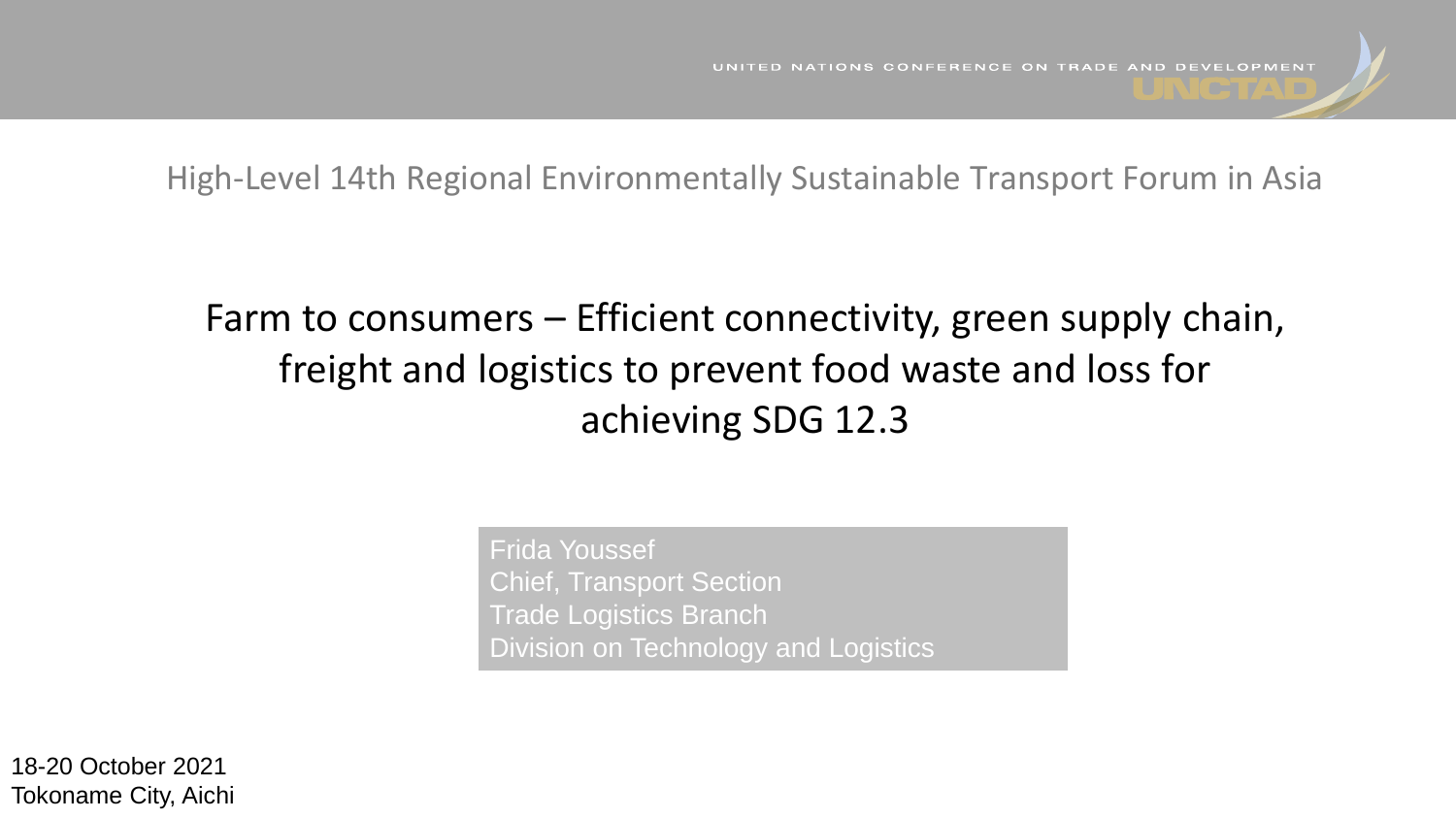## **Transport** a critical element of food supply chain



Availability of effective transport and logistics infrastructure and services is key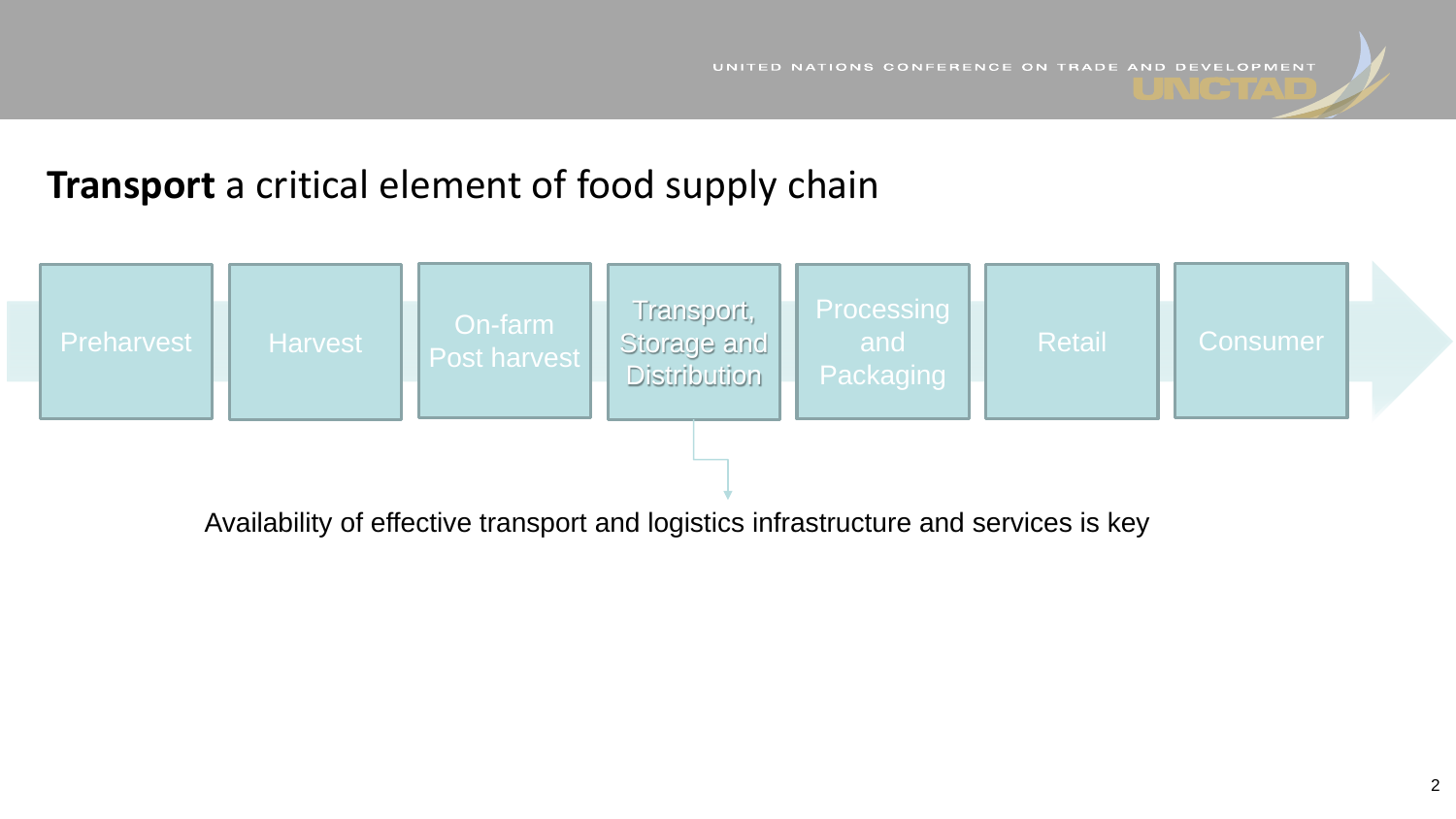## **Transport** deficiencies in food supply chain

| Around 14% of the world's food is lost after harvesting and before reaching<br>the retail level, including through storage and transportation. Estimates range<br>about 20-21% in Central and Southern Asia (Source: FAO) |                |                                |                                               |                                       |               |          |  |
|---------------------------------------------------------------------------------------------------------------------------------------------------------------------------------------------------------------------------|----------------|--------------------------------|-----------------------------------------------|---------------------------------------|---------------|----------|--|
| <b>Preharvest</b>                                                                                                                                                                                                         | <b>Harvest</b> | On-farm<br><b>Post harvest</b> | Transport, Storage and<br><b>Distribution</b> | <b>Processing</b><br>and<br>Packaging | <b>Retail</b> | Consumer |  |

- Inadequate, poor and insufficient transport infrastructure and connectivity.
- Unreliable transport and logistics services (bad transport vehicles and handling equipment, lack of logistics services).
- Lack of proper storage/transportation facilities
- (e.g., cold storage and refrigerated trucks).
- Delays in transit.
- Insufficient communication among carriers, shippers, etc.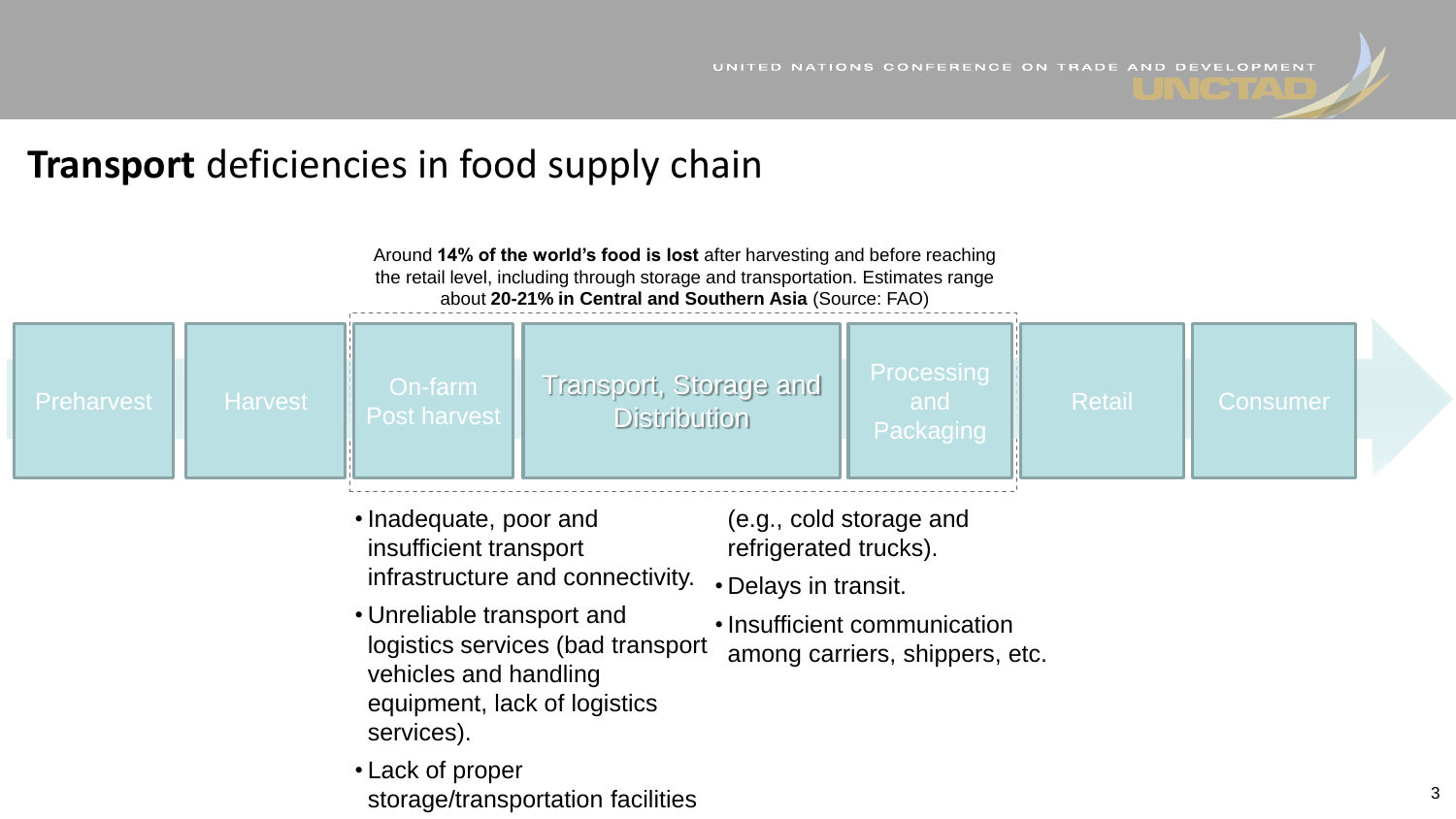### **SDG 12.3** cannot be achieved without investing in sustainable and resilient transport infrastructure and logistics

The **growing sustainability imperative** heightened the need to achieve objectives such as efficiency, sustainability, and resilience-building in transport.

- Improving **connectivity** through the provision of sustainable multimodal/intermodal freight transport infrastructure and services.
- Facilitating **integrated transport and logistics approach** that optimizes the comparative advantages of each mode of transport, minimizes the adverse impacts (environmental and social) arising from transport and operations, enables access of rural markets to local, regional and international and to logistics services.
- Promoting **digitalization and technology expansions** in transport and logistics make supply chain more sustainable and connected including down to the level of end users.

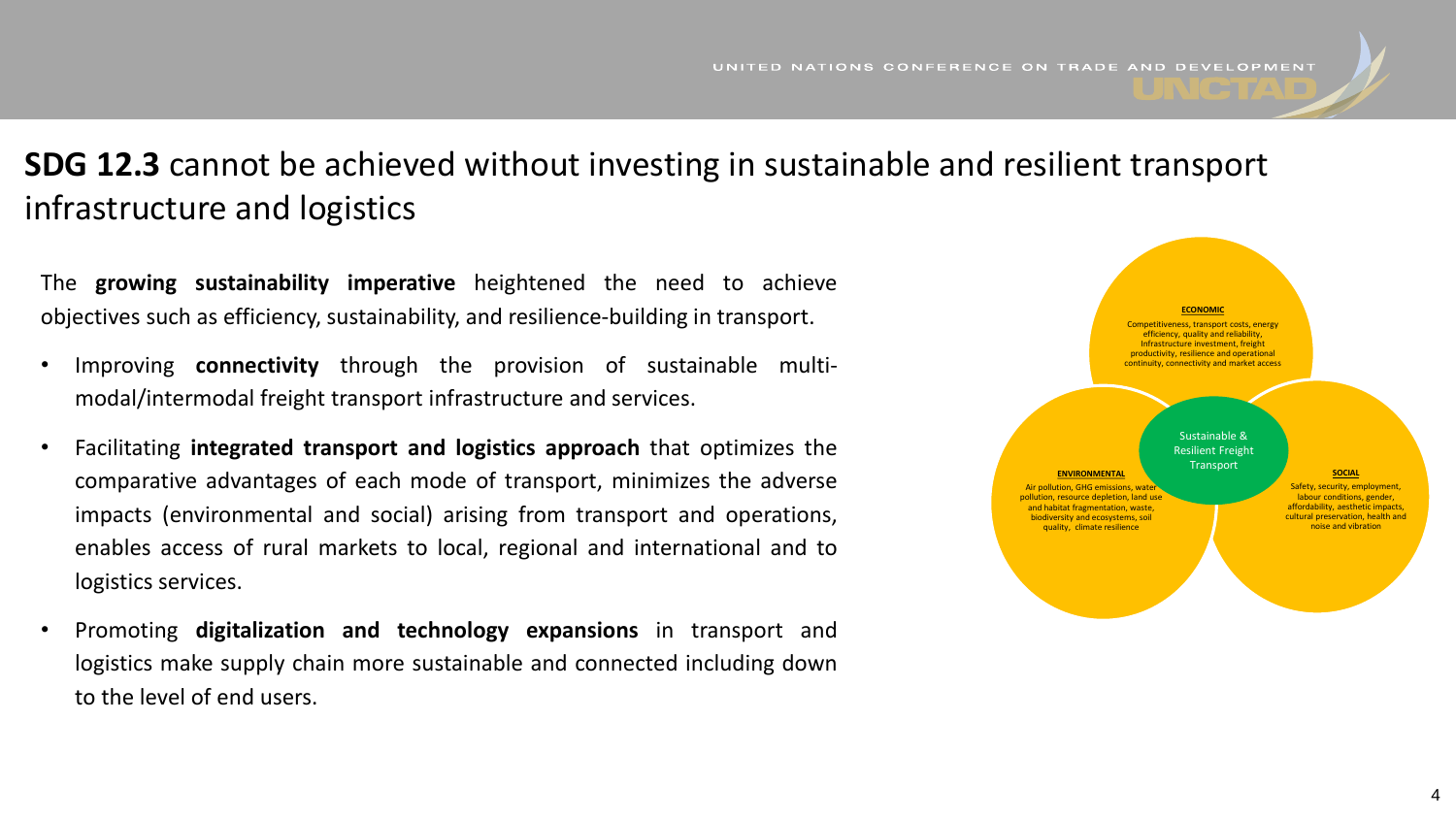#### **Shifting to efficient connectivity, green supply chain, freight and logistics: example**

**Dedicated Freight Corridors (DFCs) to help the agricultural sector in India**

DFCs are meant to enhance freight connectivity of inland areas of India to sea ports via the industrial corridors by improving railways and adding capacity to enable efficient, reliable, safe and more economical options for transport of goods.

Currently 2 Corridors would serve the North-West and North-East landlocked areas.

#### **Economic, social and environment benefits**

- Possibility to run scheduled freight train with guaranteed transit time.
- Increased speed of movement of freight.
- Ease road congestion.
- Creating industrial clusters/corridors will also form the basis for the development of new centres and stations in different cities (which includes new multi-modal logistics parks, freight terminals, container depots and parcel hubs), bringing benefits and new opportunities to farmers, SMEs, industries, manufacturing and traders.
- Reduced accidents.
- Reduce air emissions.

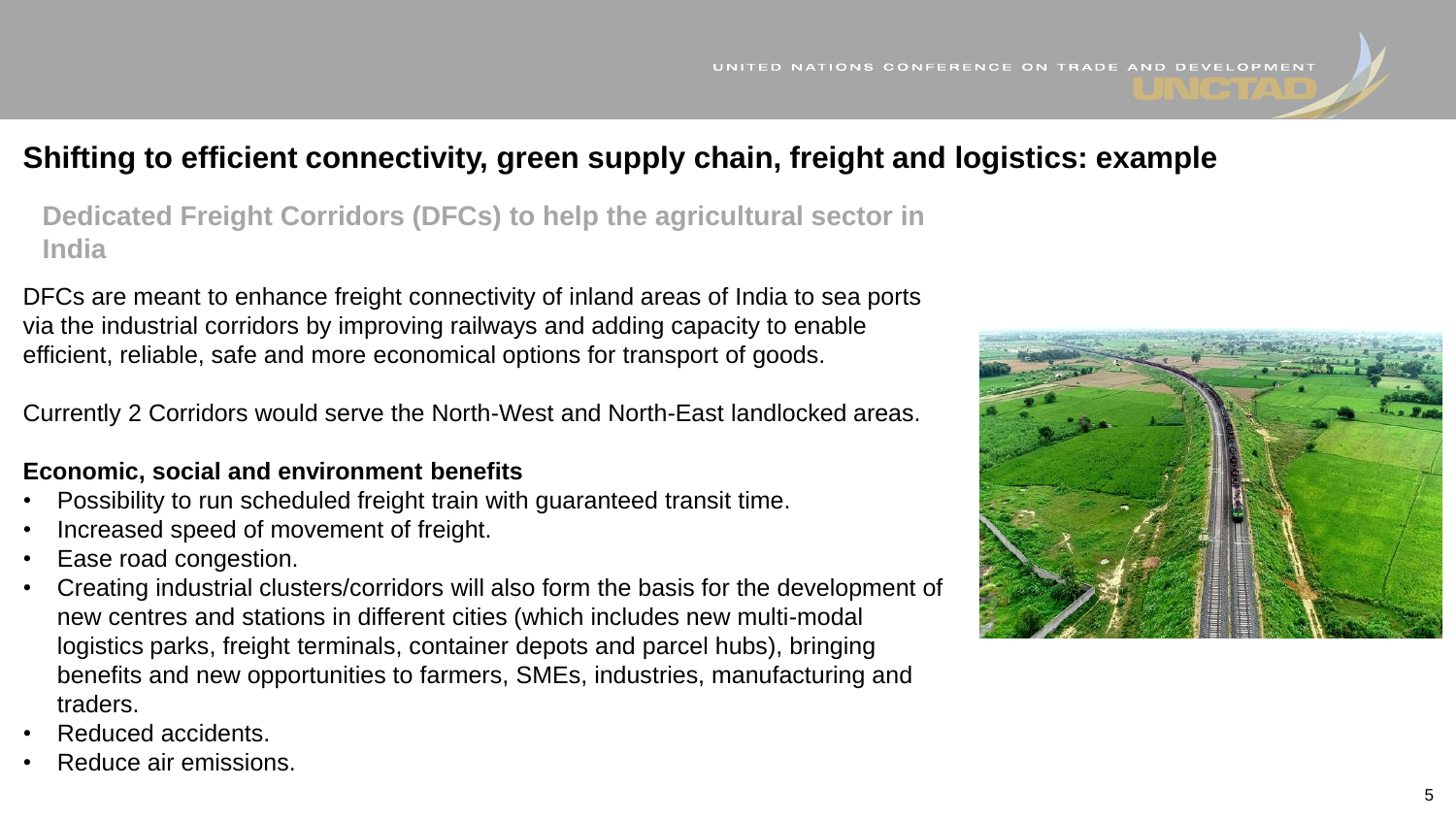#### **Shifting to efficient connectivity, green supply chain, freight and logistics: example**

**Public-Private Cooperation: Kigali Logistics Platform - Rwanda's First Inland Dry Port & Logistics Hub**

Inaugurated on 21st October 2019, DP World Kigali Logistics Platform serves as a gateway connecting Rwanda to neighbouring countries including Democratic Republic of Congo, Burundi, Uganda, Tanzania and Kenya.

Based on a PPPs Concession Agreement granted for 25 years allowing smart trade enabler and providing end-to-end transport solutions.

Phase 1 of the project is now operational covering a surface area of 133 hectares, and offering:

- Smart warehousing systems Bonded Non Bonded
- Cold Storage and Packhouse that exporters uses to prepare fresh produced ready to be exported
- Truck parking
- Inland Container Terminal
- One Stop Centre (for cargo clearing and forwarding, billing and documentation process, insurance, payment, etc.)
- Access real-time tracking through mobile and online portals.
- Future railway connectivity from Kenya and Tanzania to Kigali.



Reduced truck-turnaround time which used to be an average of 10-14 days to just 3 days

Paved the way for growth in Rwanda's agricultural sector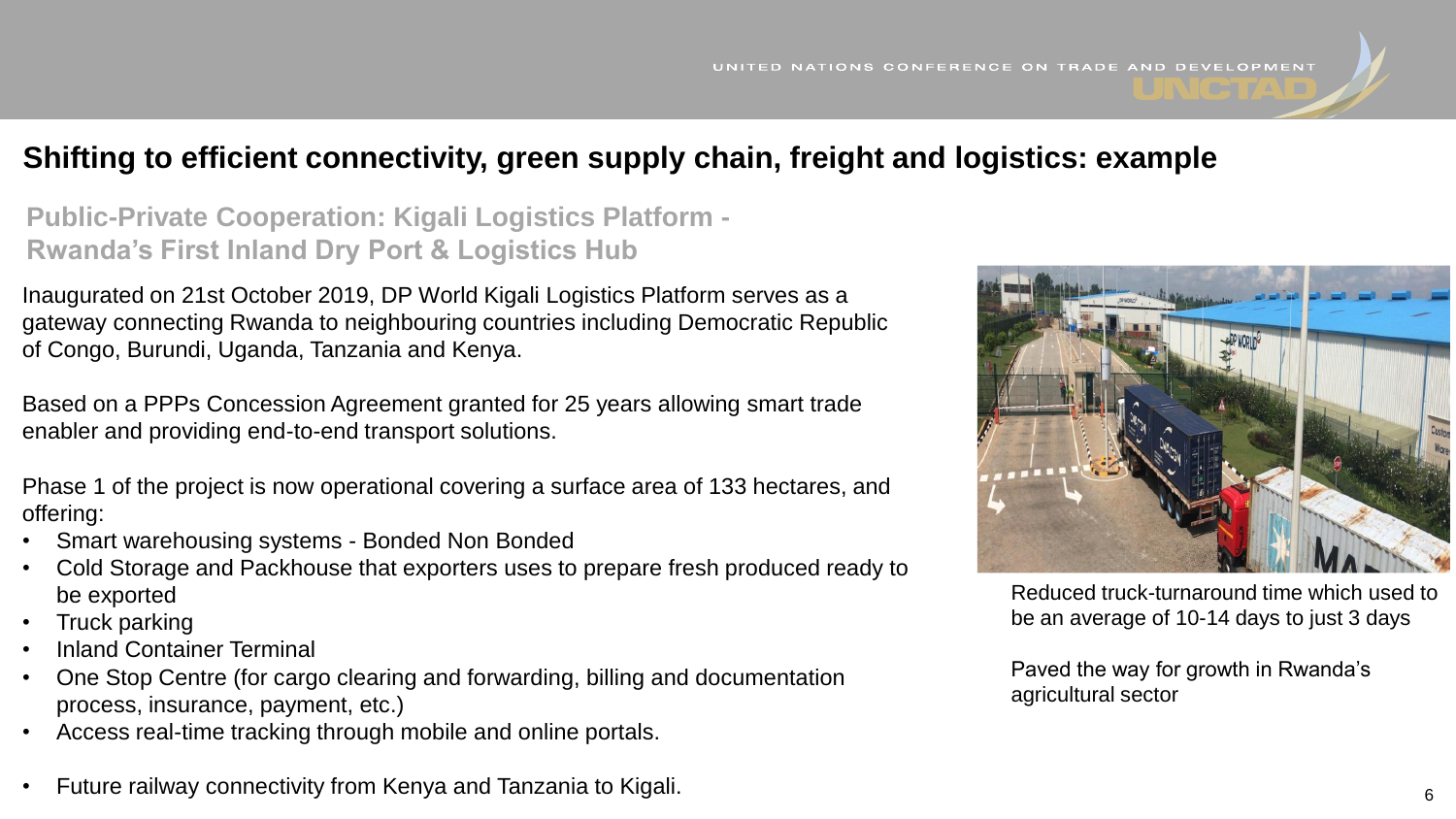## In conclusion

- $\triangleright$  Promoting efficient connectivity, green supply chain, freight and logistics to prevent food waste and loss for achieving SDG 12.3 is key. This would entail:
- $\triangleright$  Promoting an integrated multimodal/intermodal approach tackling physical infrastructure deficits and logistics services but also the lack of adequate soft infrastructure.
- $\triangleright$  Scaling up investments and further mobilization of domestic resources, as well as taping new sources of finance – e.g., PPPs, blended finance, green and climate finance, etc...
- $\triangleright$  Active involvement of all stakeholders including public and private, financiers, international organisations, agencies, civil society, etc...
- ➢ Freight movement goes beyond borders and transport markets; therefore regional/sub regional collaboration is key.
- ➢ The regional EST Forum in Asia and Aichi Declaration provide an important venue to collectively address freight issues at national and regional level and to promote greater collaboration.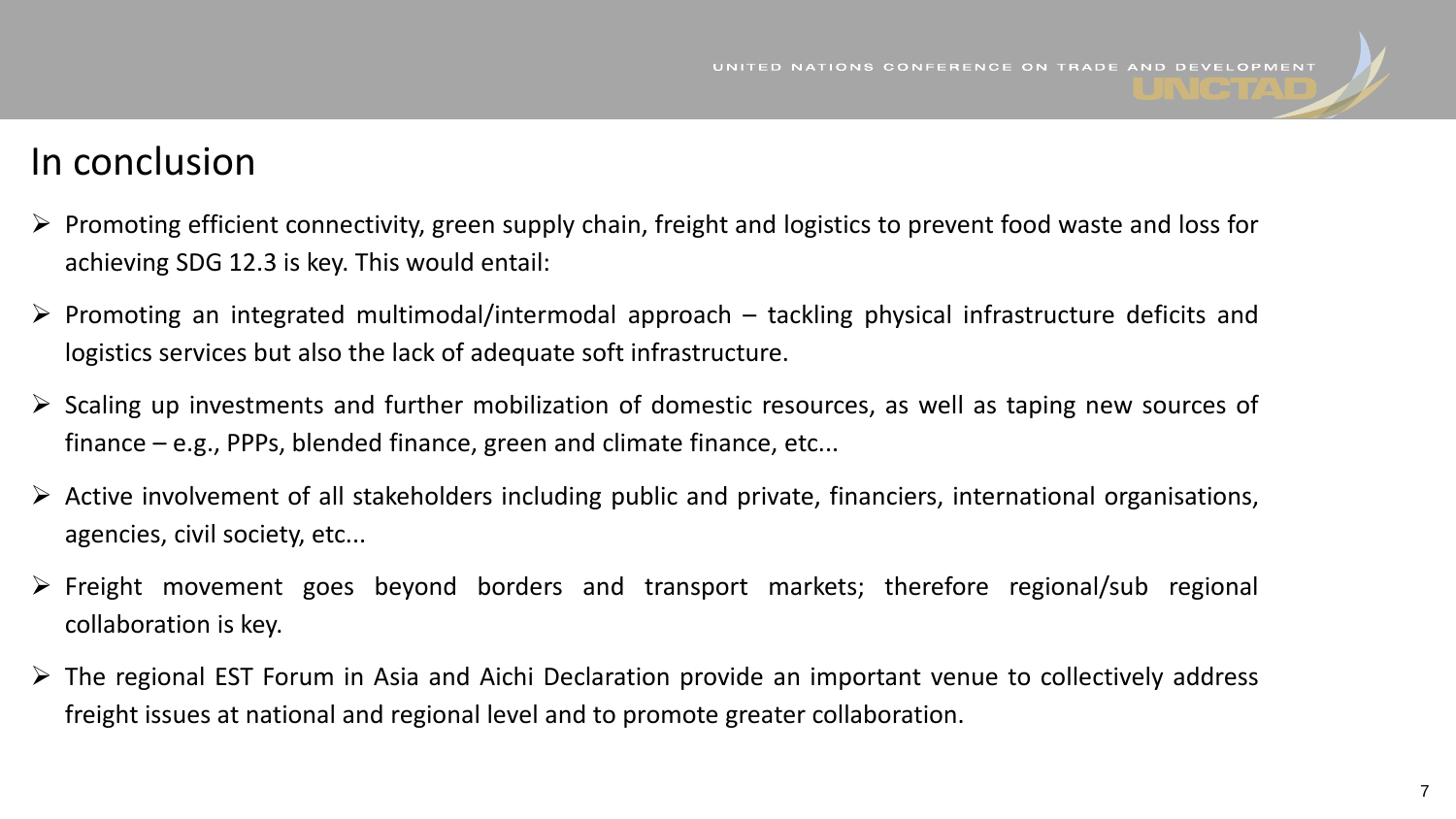#### **UNCTAD work in Transport, Logistics and Finance**

UNCTAD through its three pillars of work, is dedicating particular attention in supporting effective integration of developing countries into the global/regional trade and value chains through, efficient, cost-effective, environmentallyand climate-resilient and socially inclusive freight transport systems (infrastructure, services and logistics). Areas of intervention include among other:



**National/subregional sustainable freight transport and logistics strategies and finance (including maritime & corridors)**





#### erformance of freight transport along the three dimensions of sustainable transport (econom Ising hos Istremonial ii. A filterable Key Performance Indicators (KPIs) List: features more than 250 indicators related to sustainable freight transport. These can be used to measure performance and progress against the

objectives set in the sustainable freight transport strategy. iii. A Sustainable Freight Transport Measures Catalogue: includes more than 300 measures that can support the design and implementation of a sustainable freight transport strategy.

#### [Transport infrastructure and services |](https://unctad.org/topic/transport-and-trade-logistics/infrastructure-and-services)  UNCTAD

- https://unctad.org/topic/transport[and-trade-logistics/infrastructure](https://unctad.org/topic/transport-and-trade-logistics/infrastructure-and-services)and-services
	- <https://sft-framework.org/>